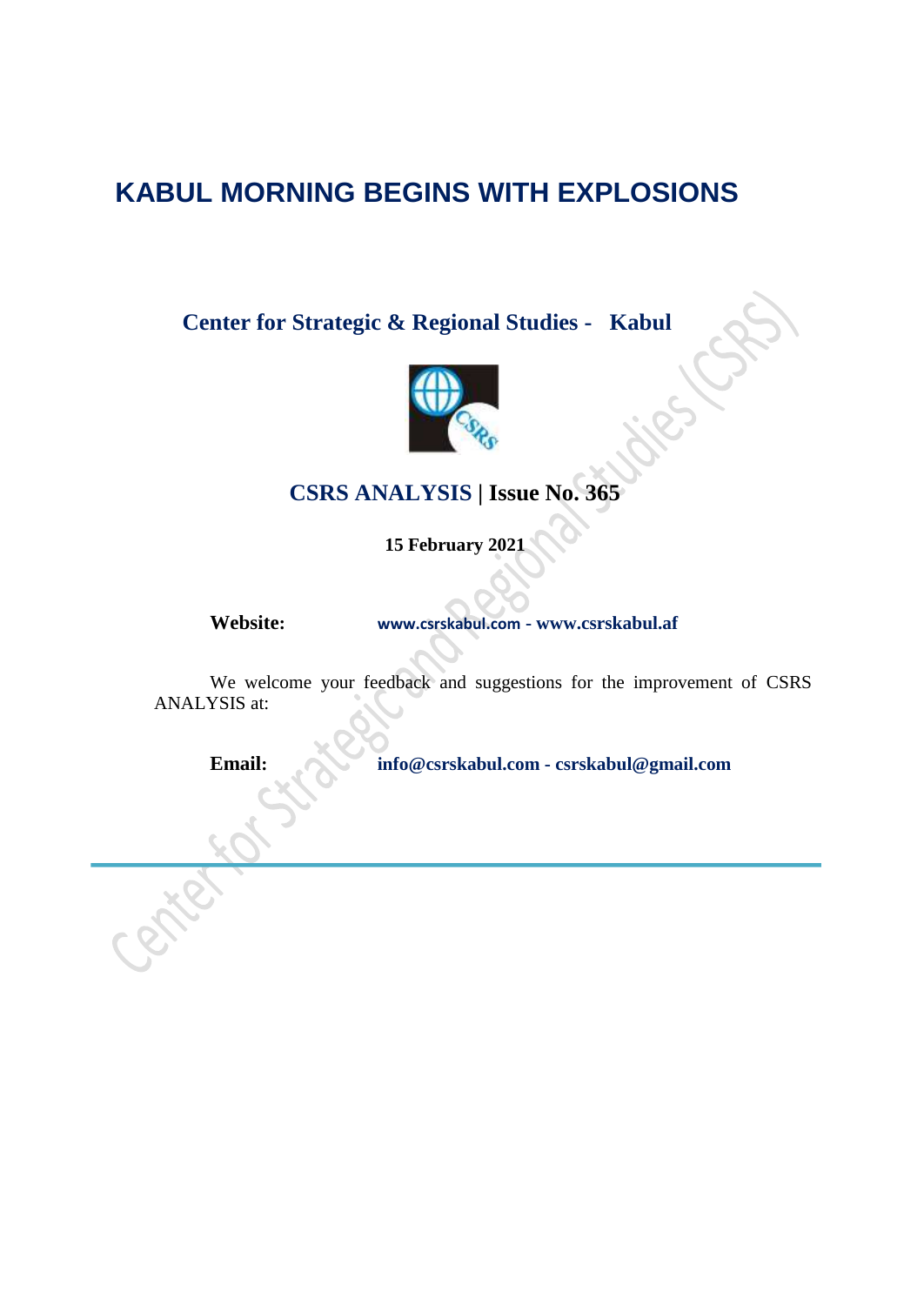# **KABUL MORNING BEGINS WITH EXPLOSIONS**



Since the last four months, almost every morning of the capital Kabul begins with one or several bomb blasts or terrorist events. In these explosions, compared to previous times, social leaders, civil activists, and journalists are mostly targeted. Along the series of these blasts, Jamiat-i-Islah leader Dr. Mohammad Atif was killed in an explosion on 2nd February, 2021 in Kabul, so far, no group has claimed the responsibility of this attack. The Afghan government condemned the attack on Dr.Mohammad Atif and blamed Taliban for the blast. However, Taliban's spokesman Zabihullah Mujahid has strongly condemned the killing of Dr. Mohammad Atif and named such blasts an act of a vicious circle. On the contrary, the national security advisor Dr. Hamdullah Mohib went to the central office of Jamiat-i-Islah in order to extend his solidarity with regards to the loss of Dr. Mohammad Atif and he called the attack on Dr. Atif a work of the enemies of the country. He also promised to find the perpetrators of this incident and bring them to justice.

In this context of CSRS, we have analyzed the issue that why such blasts are targeting social activists and other key national personalities.

### **A Glance to the Last Explosions:**

Based on Doha agreement (Feb-29), the intra-afghan peace talks began in September 2020 after months of delay. And since the last four months, the capital city Kabul has been witnessing of one or several explosions almost every morning compared to other provinces. The number of such blasts has tripled in 2020 compared to the previous year (2019) and has been mostly targeting social activists and journalists. In such a critical phase of the intra-afghans talks, the intensification of violence and explosions have made the general public so anxious that the in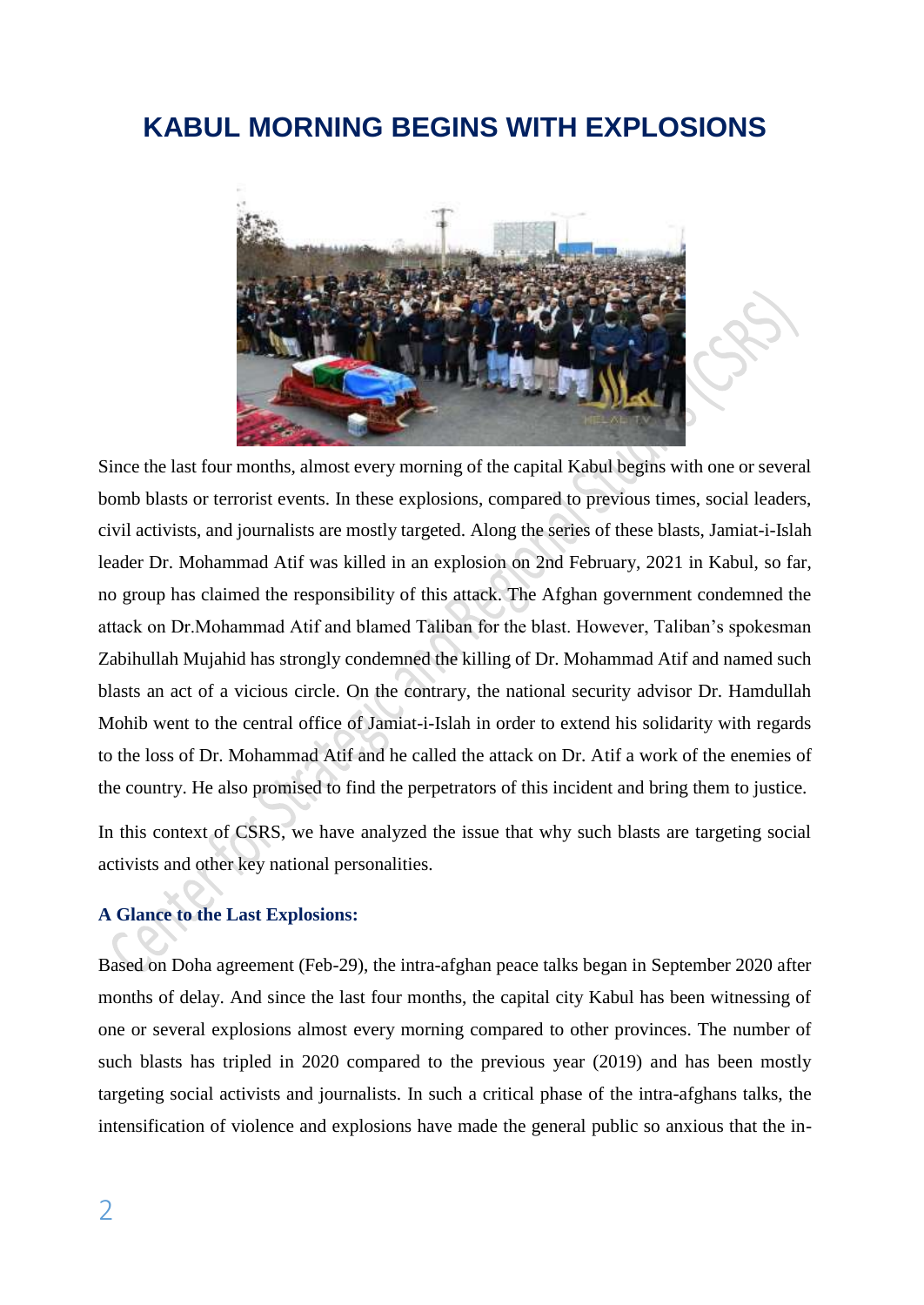hand opportunity for peace will be lost for the personal interests of particular parties. Further, some of the civil activists and journalists have been forced to leave the country as a result of late insecurities and for the purpose of securing their lives as within the previous several months, six journalists (Yama Seyawash, Elias Daee, Malala Maiwand, Fardin Amini, Rahmatullah Nikzad and Besmillah Qarlaq) have been killed in explosions1.

In addition to this, other social personalities who were particularly working for a sustainable and long-lasting peace in the country, have been targeted from unknown groups whose sole aim is to sabotage the ongoing peace process. Rather than Dr. Mohammad Atif, Dr. Abdul Baqi Amin, Wahid Muzhda, and Mohammad Ayaz Niazai are other victims of such blasts that we can name here.

#### **Who was Dr. Mohammad Atif?**

Dr. Mohammad Atif was a scientific and academic figure who was born in Bangi region of Takhar province. He did his higher education (master degree in comparative religion) during migration time in Peshawar University and he was lecturing in several universities of the Afghan migrants. He was head of Jamiat-i-Islah for six years and few years back he was a head of Salam University in Kunduz branch. As per the saying of the national personalities of the country, Jamiat-i-Islah has been a very disciplined, organized and committed national movement across the country and Dr. Mohammad Atif was a director of the central council of such a national movement for three years.

Dr. Mohammad Atif was killed while he was striving for reaching the aforementioned wishes and therefore his funeral ceremony was held in such a magnificent way in capital city Kabul where thousands of people participated in a very disciplined and effective manner.

Besides Afghanistan, the world political, academic, religious and other social personalities have called the killing of Dr. Mohammad Atif a great felony and tragedy not merely for Afghanistan for the entire Islamic world.

The large turnout at the funeral of the Dr. Mohammad Atif showed that he was at the forefront of a movement that has deep roots in the Afghan society and which sole purpose is to truly serve

**.** 

<sup>&</sup>lt;sup>1</sup> https://pasbanan.com/dr/increase-in-targeted-assassinations-and-the-escape-of-influential-figures-fromafghanistan/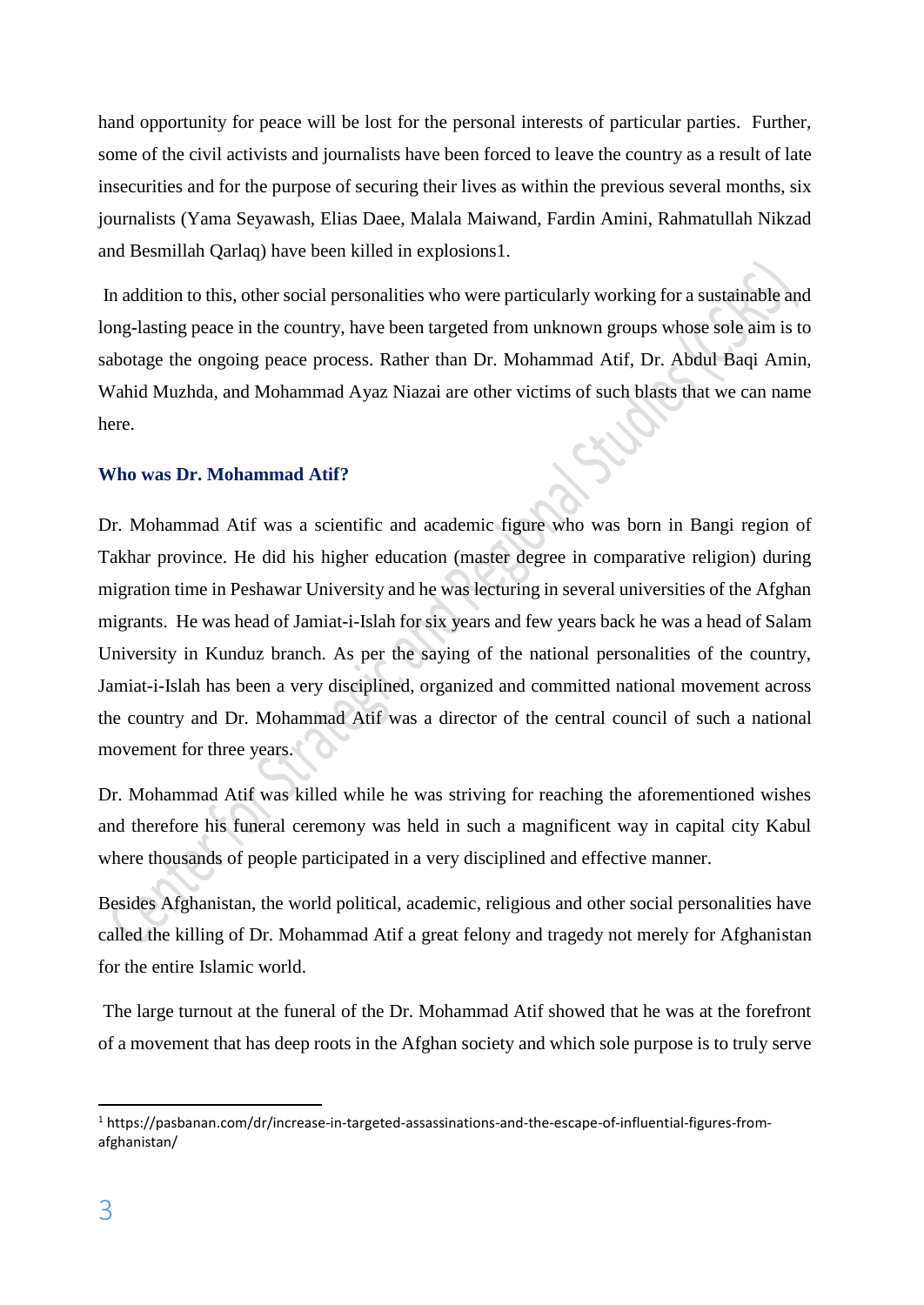the country. Due to this, the assassination of Dr. Mohammad Atif was widely condemned on social media. Government and national figures stressed that following his footstep and ideology is essential in order to fulfill his dreams and aspirations .

Dr. Atif's Fateha Ceremony was held for three days at Jamiat Eslah Afghanistan's Head Office which was attended by Dr Abdullah Abdullah the Chairman of the High Council for National Reconciliation, Hamdullah Mohib the National Security Adviser, Fazal Hadi Muslimyar the head of the Meshrano Jirga, former figures of Tehrik-i-Taliban and other political and national figures.

Unfortunately, in this series of targeted killings, a national figure like Dr. Atif was also killed, He was actively involved in peace, education and other charitable activities, the man who was traveling all over the country without any guards or armored vehicles just to fulfill his dream of reconstruction of country, everlasting peace and provision of proper education of the young generation.

### **Targeted Killings as a Tool of Sabotaging Peace Process**

According to the Doha agreement, the Taliban and the Afghan government should proceed with Intra-Afghan talks. However, so far there has been no significant improvement except an agreement on the procedure in December of the last year. On the other hand, after the Doha agreement, the fighting has been intensified targeting only Afghan lives in both sides. The demands for ceasefires and the formation of an interim government were also brought forwarded in the end of first round of Intra-Afghan peace negotiation, since Taliban representatives have started visits to Russia and other regional countries Afghan government blamed Taliban for not resuming peace talk despite a week of waiting. The urge for ceasefire and an interim government provably are two obstacles that abstains both sides from negotiation table.

It is because that Sher Mohammad Abbas Stanekzai, assistant head of Taliban's Qatar office, told a press conference in Moscow that they were ready to make peace with the government if Ghani resigned but Afghan government still pushing Taliban for ceasefire and considers election as the only legitimate way of power transitions .

Meanwhile, in the wake of the indefinite delay in intra-Afghan negotiation, officials in the new US administration led by Joe Biden has announced a review of Afghan peace deal with the Taliban with the help of the Afghan government.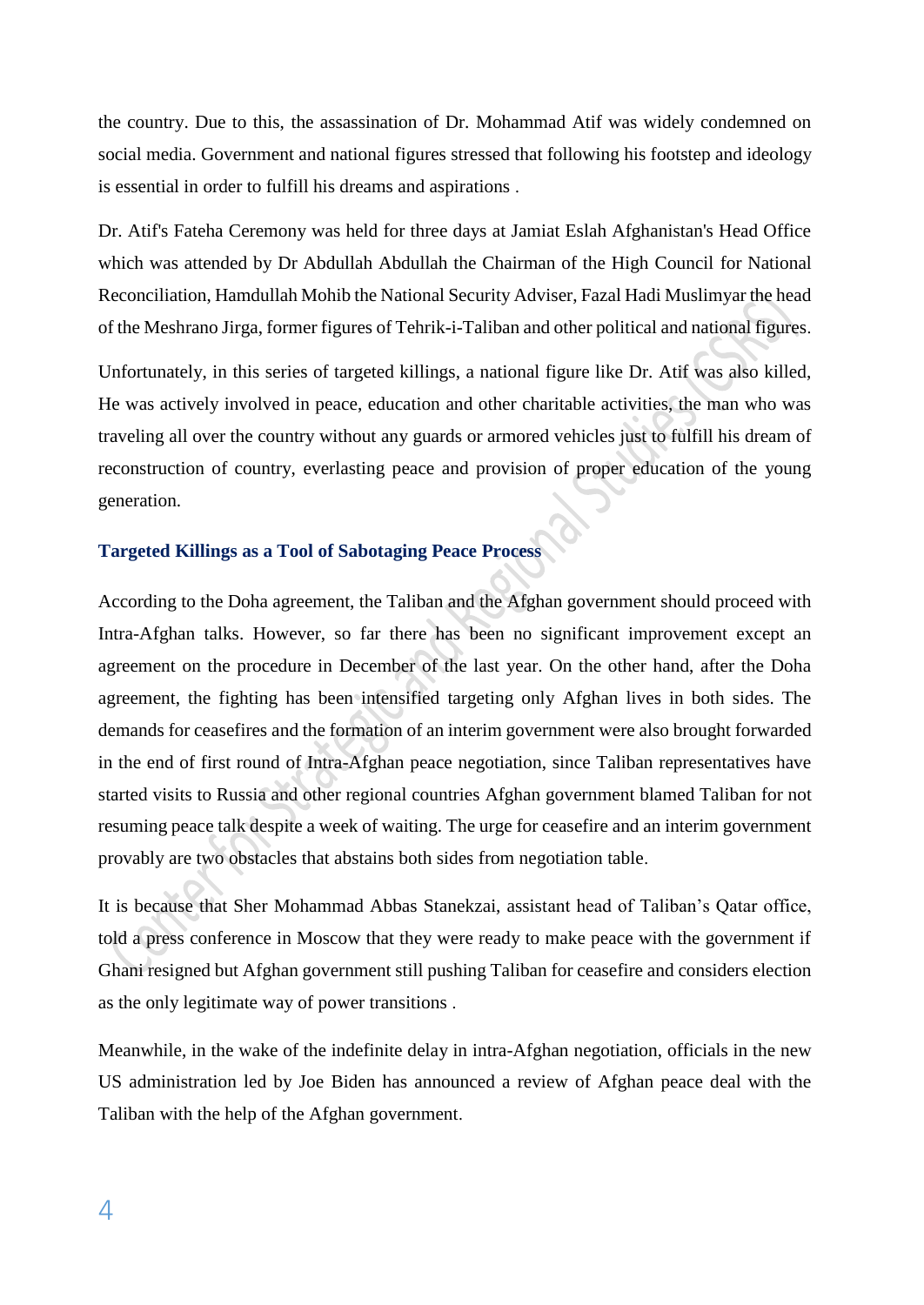US National Security Adviser Jake Sullivan said that the withdrawal of foreign troops from Afghanistan under the Doha agreement would be decided after the review of Doha agreement and careful examination of conditions. However, in US congress the Afghanistan Study Group recommended to extend the May deadline for the U.S. military troop withdrawal from Afghanistan and suggested that the United States should remain committed to Afghan peace.

According to Afghanistan Study Group, if the troops pull-out now, the situation may worsen. Some other US officials have also stated that the withdrawal of troops based on careful examination of situation will not only help in bring peace to Afghanistan but also help secure US interests in the region .

In such condition where Taliban urge for the removal of President Mohammad Ashraf Ghani from power, Afghan government is pushing Taliban for ceasefire before any improvement in peace talk and the United States is talking about reviewing the Doha agreement, Intra-Afghan peace talk may face serious obstacles .

In such a unique opportunity for peace, targeted killings not only create more mistrust between both sides, but could also rationalize the presence of foreign forces in the country. At the same time, the Taliban have threatened to launch a full-scale war against foreign troop if they refuse to leave which could only lead to the prolongation or collapse of the peace process. Such uncertainties and critical situations raised concerns among public about the future than ever before.

Targeted killings cannot be eradicated by considering as serious crime or condemnation, it is important that social and national figures, civil society activists and political parties unite against targeted killings.

The Afghan government and the Taliban, who condemn the current targeted killings and do not take responsibility of them should take necessary measures to expose those who carry out these targeted killings.

In Dr. Atif's funeral, thousand people urged from both sides to work hard for peace and accused the Afghan government for failure in their responsivity to provide security for nation. People gathered in Dr. Atif's funeral asked for justice for Atif's assassination, end of target and series of high-profile killings and immediate peace in the country.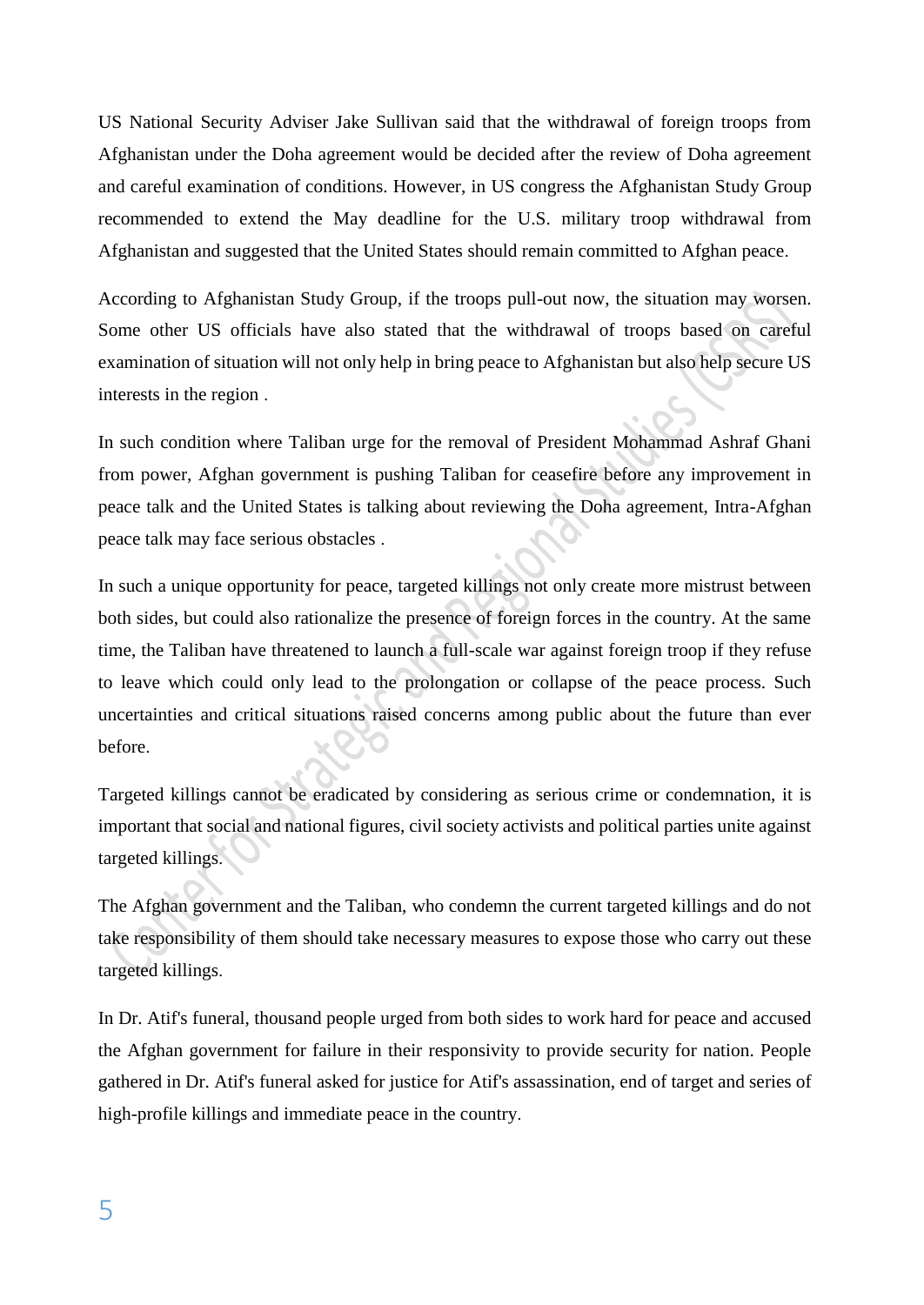If targeted killings continues, the prospect of further delays in inter-Afghan talks is inevitable and that will only benefits those who want to sabotage the ongoing peace process.

The Islamic countries and especially the Organization of Islamic Cooperation and the international community must put pressure on all parties involved in war to stop the targeted and series killings and end ongoing crisis in Afghanistan in such that Afghan people start their morning without any explosions.

6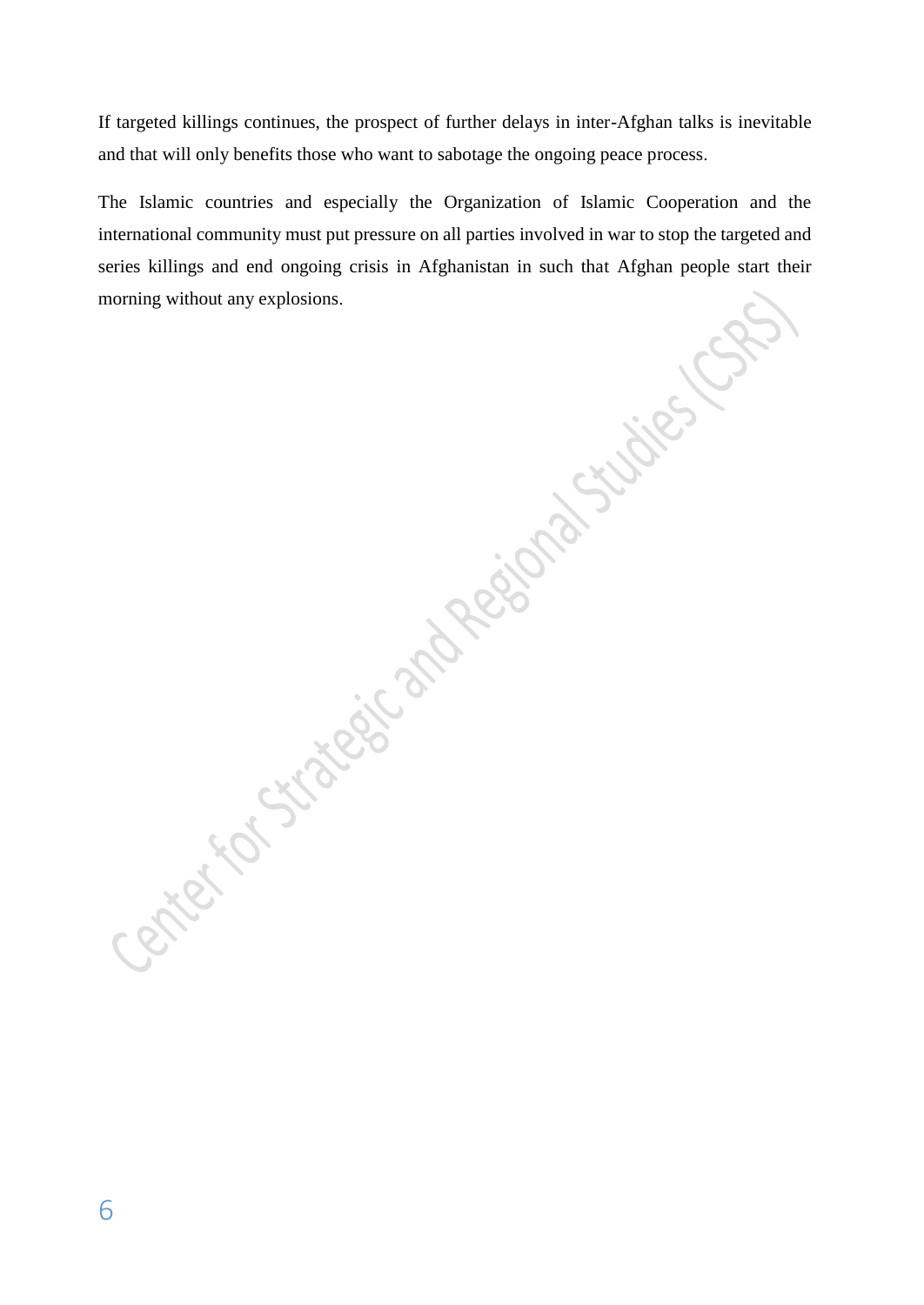# **WHY THE PARLIAMENT REFUSES TO ACCEPT BUDGET PLAN FOR THE YEAR 2021?**



After the clash between the parliament and government over the second draft of 2021 budget, the government sent a third draft on February 6th, 2021. Although it is the second month of the fiscal year, the government and parliament exchange draft after draft and yet, they have not reached an agreement. The parliament has rejected the 2021 budget draft twice beforehand.

### **Reasons for Rejection of the Budget**

The parliament rejects the budget because of the following 17 reasons<sup>2</sup>:

- Exclusion of the proposed adjustments of the parliament for budget.
- Inclusion of the national food program.
- Removal of some important projects from the budget draft.
- A proposal of 4.3 billion AFN for Operations Unit and other presidential palace controlled entities.
- Transfer of road construction program from the ministry of rural development to the ministry of public interests.
- Removal of some crucial provincial projects.
- Lack of attention to the suspension of budget for entities that are run by acting directors.
- Inconsideration of suggestions of equal payment for government employees and failure to address concerns of the parliament regarding their special rights.
- Rental and daily expenses of the government high ranked employees.
- Inconsideration of the parliament's suggestion for better use of financial resources of the country.

<sup>1</sup> <sup>2</sup> <https://tolonews.com/fa/business-169515>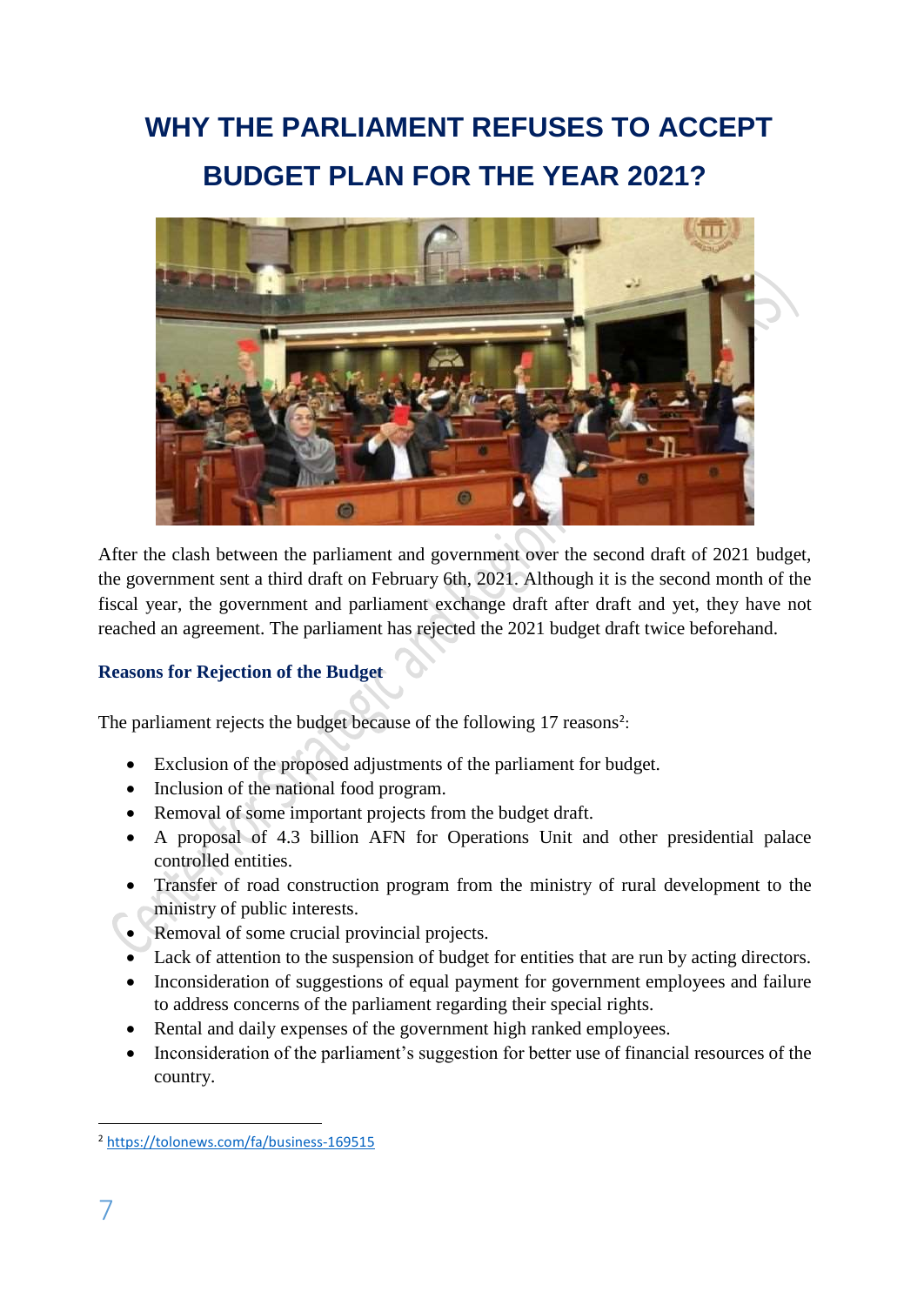- Lack of clarity regarding internal financing.
- Increase of 15 billion AFN in expansionary budget.
- Inclusion of new entities in budget without them being agreed upon.
- Problems in the income part of municipality's budget.
- Reduction of 13000 positions and jobs of government employees.
- Increase in capacity building projects of the government without the parliament's agreement.
- Proposal of a 19.9 billion AFN for the budget deficit from the IMF.
- Addition of 29 controversial projects in the budget.
- Increase of expenses in caution codes.

The parliament rejected the budget draft and have proclaimed that if the ministry of finance does not reform the budget before sending it to the parliament, they will reject it again3.

## **Details of Third Budget Draft**

The total budget of Afghanistan for the 2021 fiscal year is forecasted at 473 billion AFN, of which, more than 311 billion AFN allocated as the normal budget and 161 billion AFN is allocated as the expansionary budget. In addition, the national food program (that will cost \$244 million of which \$160 million is spent) has been removed from the third national budget draft. However, implementation of the second part of the program is emphasized in another part of the draft4.

In the third budget draft, more than three billion AFN is deducted from the capacity building projects and budget counting entities from code 22. Yet the here is no reduction in total budget. Another part of the draft discusses settlement of new employees' rights, for which, a new code with 16 billion AFN has been created.

The draft mentions that all projects previously ran by the operational unit will be run by other government entities and operational unit will only observe them. The draft does not clarify the income of some municipalities and the precautionary budget is only 19 billion AFN.

Similar to the second draft, the third draft also forecasts a budget deficit of 37 billion AFN and demands a 17 billion AFN debt form the IMF<sup>5</sup> .

## **The Link between the Budget and the Dismissal of the Finance Minister**

On 23rd January 2021, the presidential palace issued a decree dismissing Mr. Abdul Hadi Arghandiwal from the ministry of finance. In another decree, Mr. Mohammad Khalid Payanda was introduced as the acting finance minister. Dismissal of the finance minister in a situation where the 2021 budget is rejected by the parliament twice, and the differences between the

**<sup>.</sup>** 3 <https://www.google.com/amp/s/avapress.com/fa/amp/21840>

<sup>4</sup> <https://tolonews.com/fa/afghanistan/budget>

<sup>5</sup> <https://tolonews.com/fa/afghanistan/budget-16802>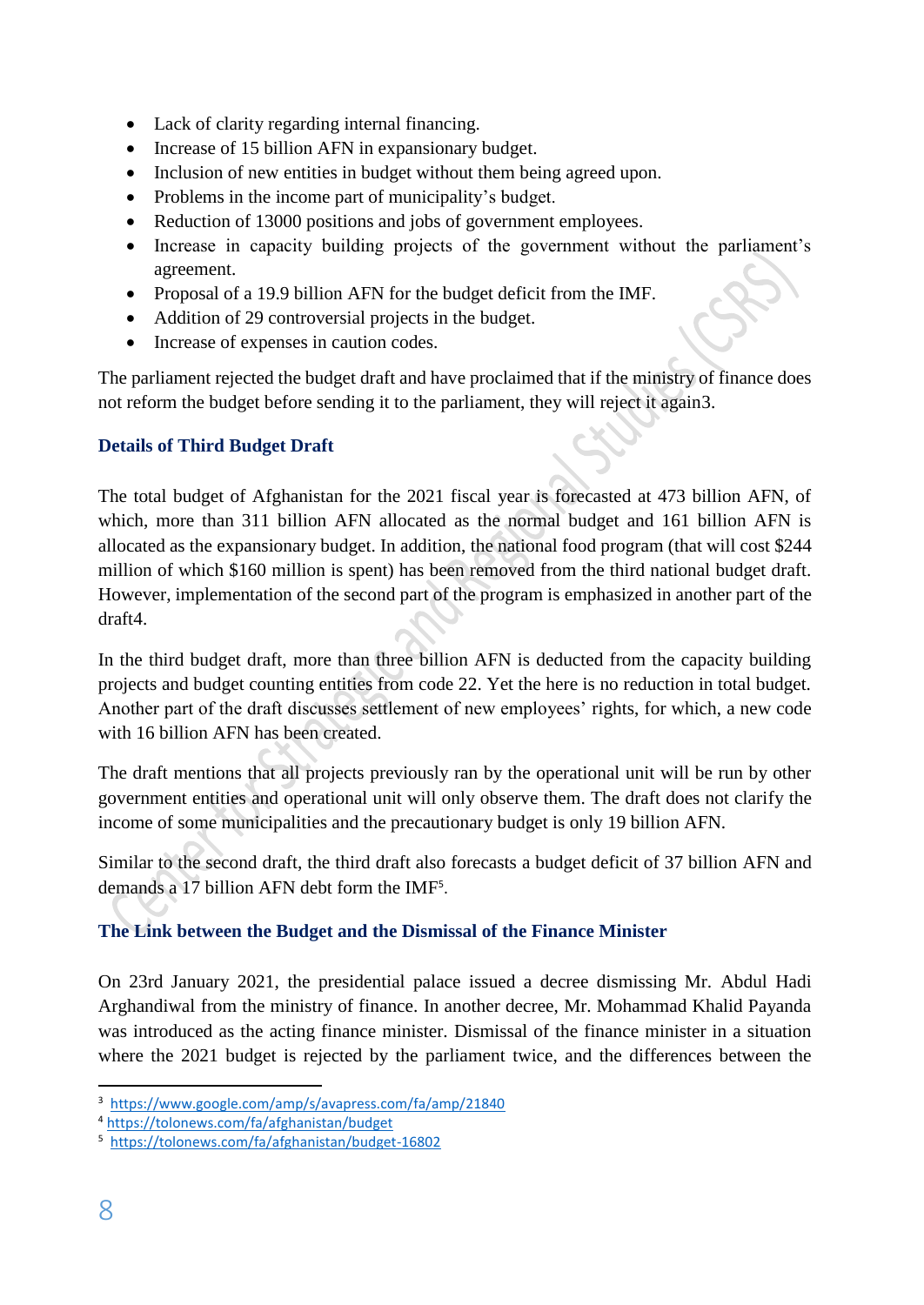government and the parliament over the approval of budget are high, is questionable. The presidential palace states that the reason for his dismissal was delay in income collections, lack of cooperation with the joint review committee for illegal appointments and preventing it, weak management, and lack of good governance6. However, on 25th January 2021, in a press conference Mr. Arghandiwal rejected these accusations and stated that a circle in presidential palace was interfering in his affairs and when he tied to close their profitable windows, they created problems for him. He said he asked the president to be in touch with him directly, not through people who are seeking their personal interests in Afghanistan and if they have no personal interests, they will leave the country that moment. But he did not mention names in this regard. Mr. Arghandiwal said the other reason for his dismissal was his attendance in national procurement commission where he criticized the contract of 18 types of meat for the chief of staff office and the oil contract in which oil was bought for 41 AFN per liter while the market price is only 36 AFN. The issue of 17 types of meat and a \$17 million vegetables expenses of the chief of staff office became controversial after a parliament member unveiled it7.

It seems like there is no link between the dismissals of the finance minister with the 2021 budget. However, looking at the lack of trust between the presidential palace and the ministry of finance over expenses, it is not unlikely that the actions of the finance minister regarding budgeting was not in the favor of the president and the presidential palace.

### **Effect of Delaying Budget Plan on Afghan Economy**

National budget plays a vital role in the economy of every country. It covers yearly expenses of a government. Thus, the government is very considerate when it comes to budget planning and its sources.

At the start of each financial year, operations of the government and its relative bodies also commence. If the government does not have sufficient budget for its operations, it will face various problems and obstacles. The current National budget is an initiative for the development of the country. If relative bodies are not provided with the budget on time, they will face various challenges. However, as the parliament also emphasis, it is vital for the budget to be wellbalanced. Otherwise, it will further contribute to instability of the economy of Afghanistan.

Afghanistan is currently in a very complicated situation due to various challenges. Therefore, we cannot predict its future. If the peace process succeeds, it will truly change the situation of Afghanistan. For a change, new and effective sanctions and decision are required. Presently, rejection of the national budget will have negative effect on the economy.

However, if the peace process does not succeed or faces deadlock, the current condition will persist and delay in budget sanction will further contribute to the problems of the government and people. The budget plan should clearly state salaries balance, volume of investments, and

**.** 

<sup>6</sup> <https://www.google.com/amp/s/www.bbc.com/afghanistan-55779834.amp>

<sup>7</sup> https://www.bbc.com/persian/afghanistan-55799573